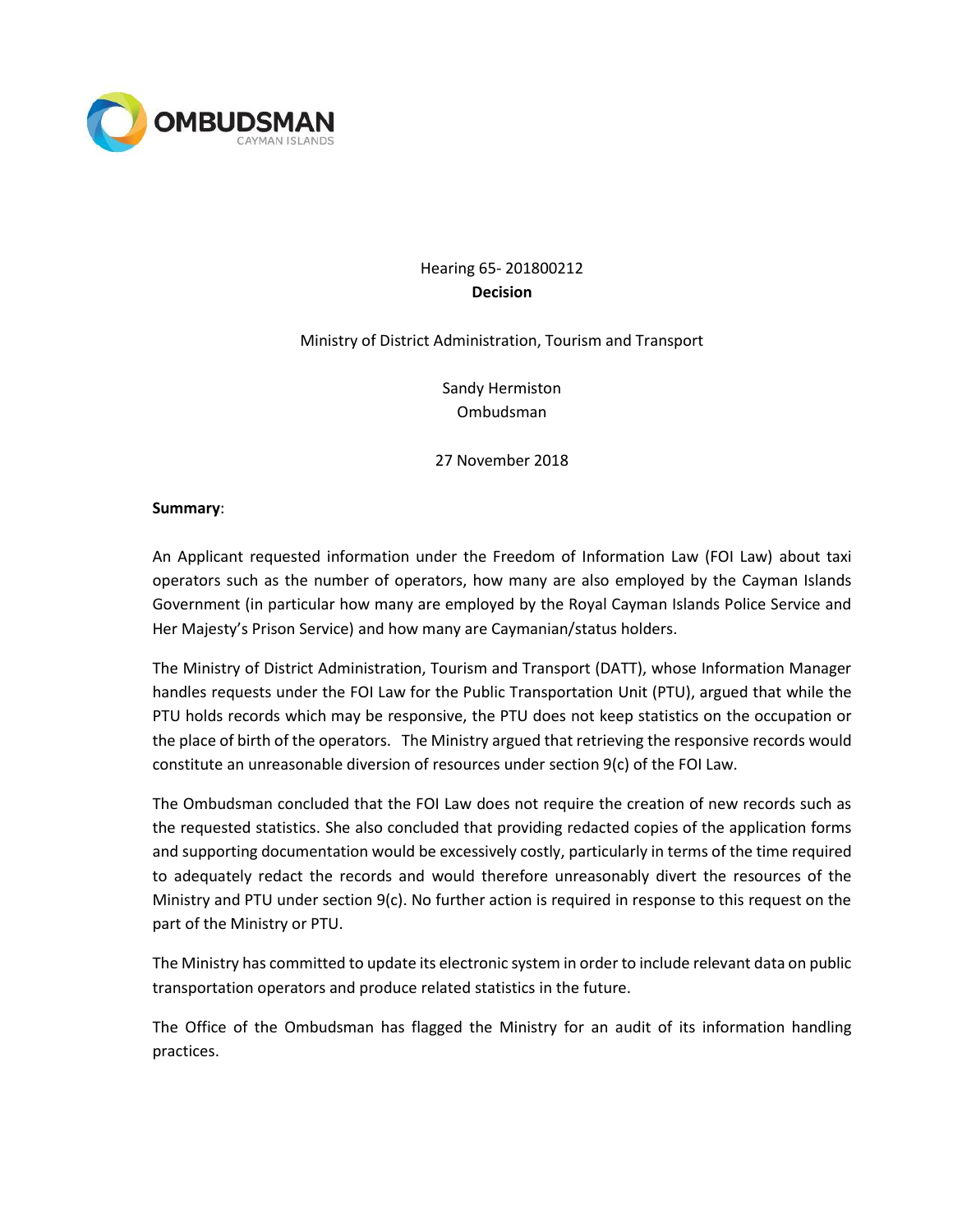## **Statutes<sup>1</sup> Considered:**

*Freedom of Information Law (2018 Revision) Freedom of Information (General) Regulations 2008*

#### **Contents:**

### **A. INTRODUCTION**

- [1] On 30 April 2018 the Applicant submitted the following request to the Ministry of District Administration, Tourism and Transport ("the Ministry"):
	- *1) How many taxi drivers are there on Grand Cayman*
	- *2) How many taxi drivers are also employed by CI Government*
	- *3) How many taxi drivers are police officers*
	- *4) How many taxi drivers are prison officers*
	- *5) How many taxi drivers are Caymanian-born*
	- *6) How many taxi drivers are Caymanian status holders/right to work particularly by way of marriage to a Caymanian*
	- *7) How many taxi drivers originate from Jamaica*
- [2] On 28 May 2018, the Ministry answered that there were 285 taxis in Grand Cayman. In response to questions 2 - 7 the Ministry stated that the Public Transportation Unit ("PTU") does not keep statistics on the requested information. The Ministry confirmed that all public transport operators are required to be Caymanian under the Traffic (Public Passenger Vehicles) Regulations (2014 Revision).
- [3] On 22 June 2018, the Ministry advised the Applicant that since the Ministry did not hold the records requested, the response was not subject to an internal review under section 33 of the FOI Law. The Ministry advised the Applicant to appeal the response directly to the Office of the Ombudsman. The Applicant then submitted an appeal request to the Ombudsman.

 $\overline{a}$ 

<sup>1</sup> In this decision all references to sections are to sections of *the Freedom of Information Law (2018 Revision),* and all references to regulations are to the *Freedom of Information (General) Regulations 2008*, unless otherwise specified.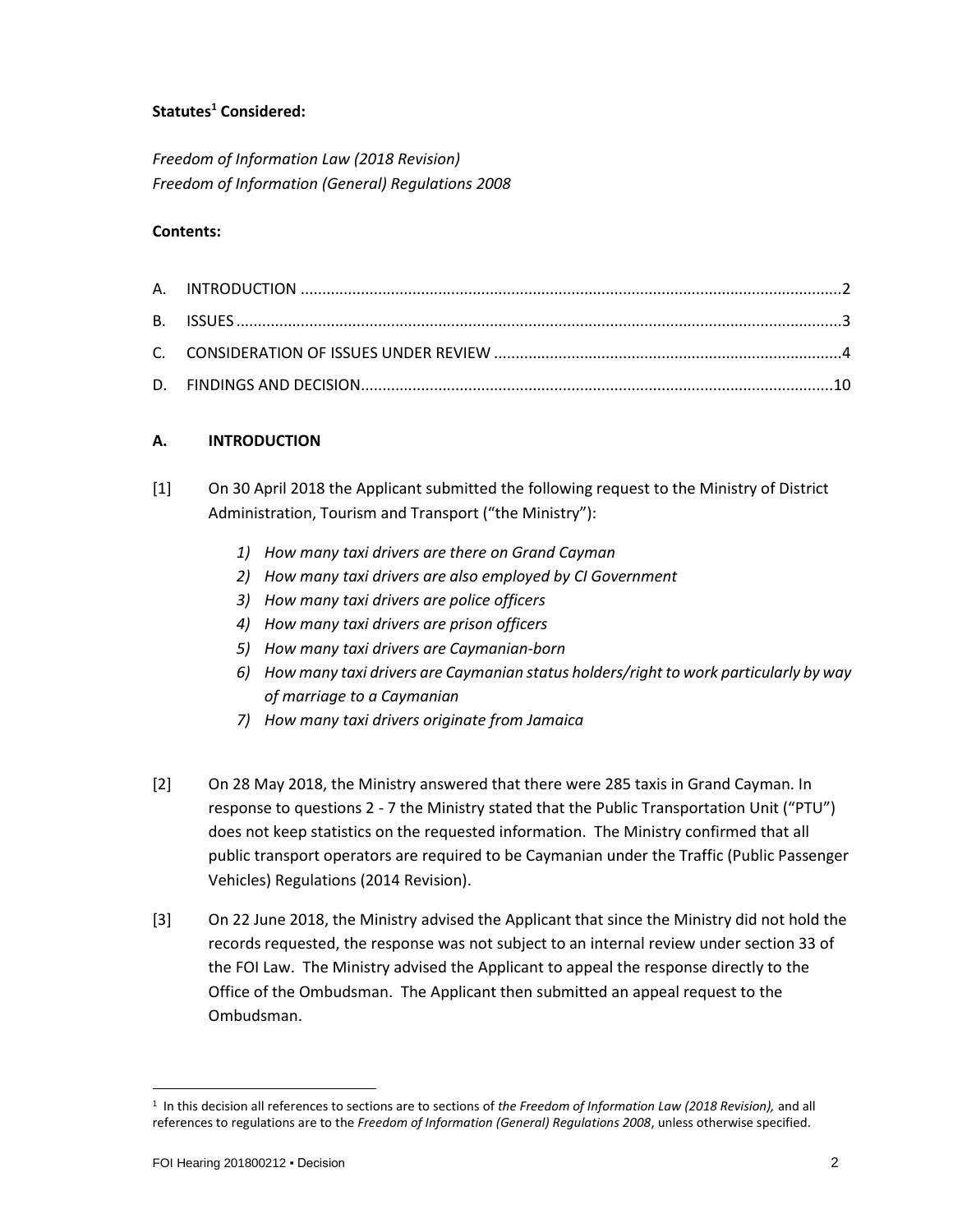- [4] On 29 June 2018 the Office of the Ombudsman accepted the appeal and investigated the matter. The following facts were established:
	- The 285 paper taxi operator files are kept in filing cabinets, each file representing a single operator;
	- Four storage bins contain additional paper records, some of which may include taxi operation applications for individuals who are no longer active as taxi operators;
	- There are also over 200 electronic files for taxi operators, each with yearly subfolders, some of which date back to the 1990s. These files relate to the vehicles used as taxis, such as their make, node and seating capacity, and form the basis of the statistics currently produced by PTU;
	- Starting in 2013, while individuals applying for a taxi operator license must prove that they are Caymanian, they were no longer required to provide their place of birth, as this was perceived to be potentially discriminatory and in contradiction to the applicable laws.
- [5] The Ministry relied on section  $9(c)$  of the Law claiming that complying with the request "would unreasonably divert its resources". The Ministry supported this decision with quantitative arguments which are further described below. The Office of the Ombudsman further investigated the quantities of files involved.
- [6] Since this dispute could not be resolved amicably, the Applicant requested that the matter be formally decided by the Ombudsman in a hearing.

## **B. ISSUES**

- **(1) Did the Information Manager (IM) make reasonable efforts to locate a record that is the subject of an application for access (regulation 6(1))?**
- **(2) Would complying with the request unreasonably divert the Ministry's resources (section 9(c))?**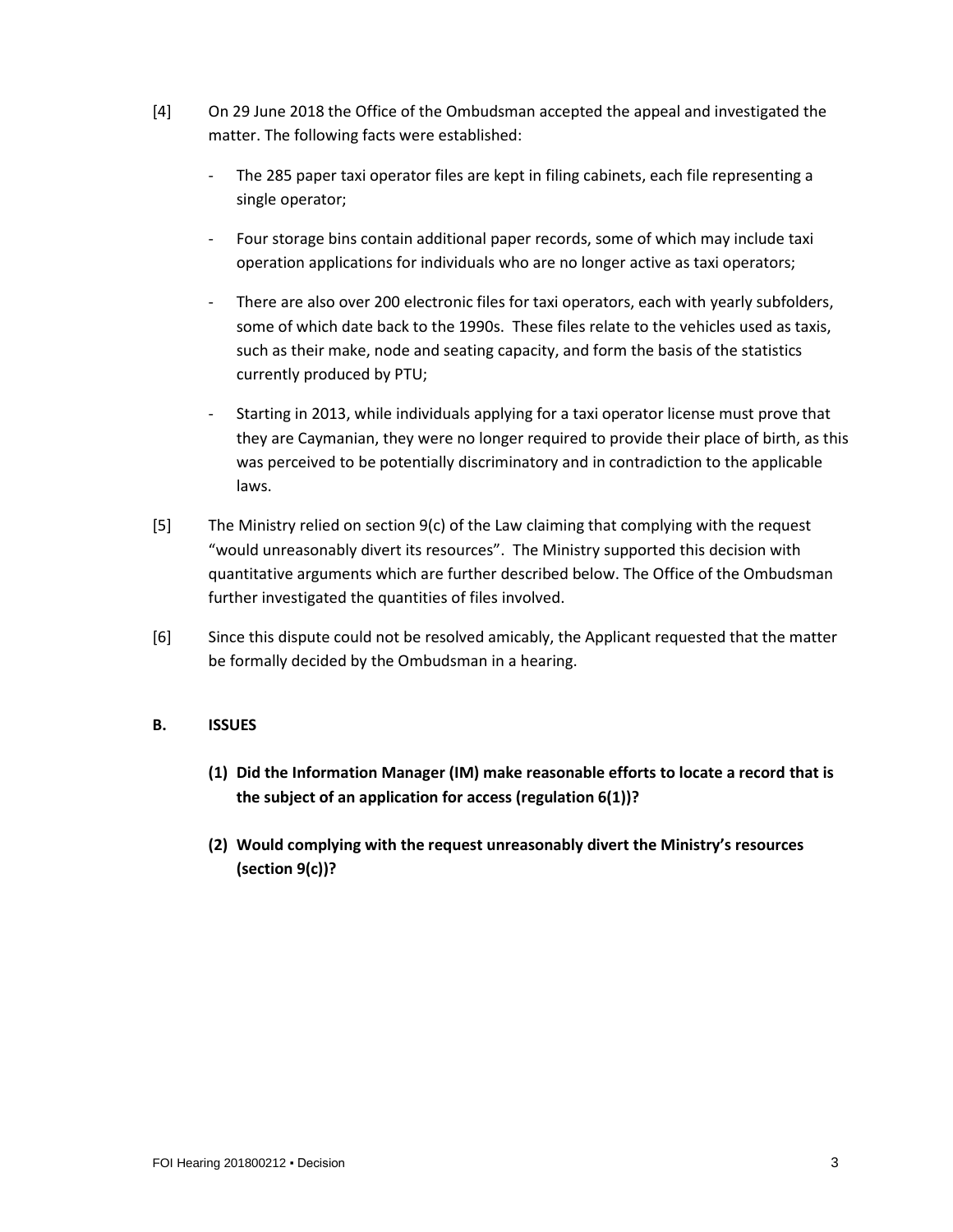### **C. CONSIDERATION OF ISSUES UNDER REVIEW**

**(1) Did the Information Manager (IM) make reasonable efforts to locate a record that is the subject of an application for access (regulation 6(1))?**

### **The position of the Ministry:**

- [7] The Ministry states that the "information being sought… is contained on the Taxi Application Form, however; it's not kept as part of the PTU's statistical data". According to the Ministry, this explains their responses in relation to questions 2 to 7, namely that "PTU does not keep statistics [on these points]".
- [8] The Ministry added that PTU intends to update its practices and will henceforth keep statistics on some of the points requested by the Applicant. Specifically, the Ministry states that PTU will update "their electronic records during the renewal period of the Taxi licenses, which begins in December 2018 and ends in March 2019."

### **The position of the Applicant:**

[9] The Applicant states:

*The failure to provide the information is not because it does not exist, but simply because the information that is a mandatory part of the qualification process has never been converted to statistics; the conversion itself is not a very complicated process.*

- [10] The Applicant believes that PTU should have compiled the data as requested, especially since so much time has passed since the passing of the FOI Law in 2009.
- [11] According to the Applicant the records are not kept "in a manner that would provide meaningful information to the public", and PTU should have seized this opportunity to "adhere to the law and show itself a transparent and accountable department".

#### **Discussion:**

 $\overline{\phantom{a}}$ 

[12] The standard test whether reasonable efforts have been made to locate a record consists of three parts: (1) the quality of the public authority's initial analysis of the request, (2) the scope of the search that it decided to make on the basis of that analysis, and (3) the rigour and efficiency with which the search was then conducted. This test is decided on the balance of probabilities. *<sup>2</sup>*

<sup>2</sup> Information Tribunal (UK) *EA/2006/0072 Linda Bromley et al v Information Commissioner and The Environment Agency*  31 August 2007 para 13. See also: Information Commissioner's Office *Hearing 35-01213 and 35-01313 Ministry of Education, Employment & Gender Affairs* 5 December 2013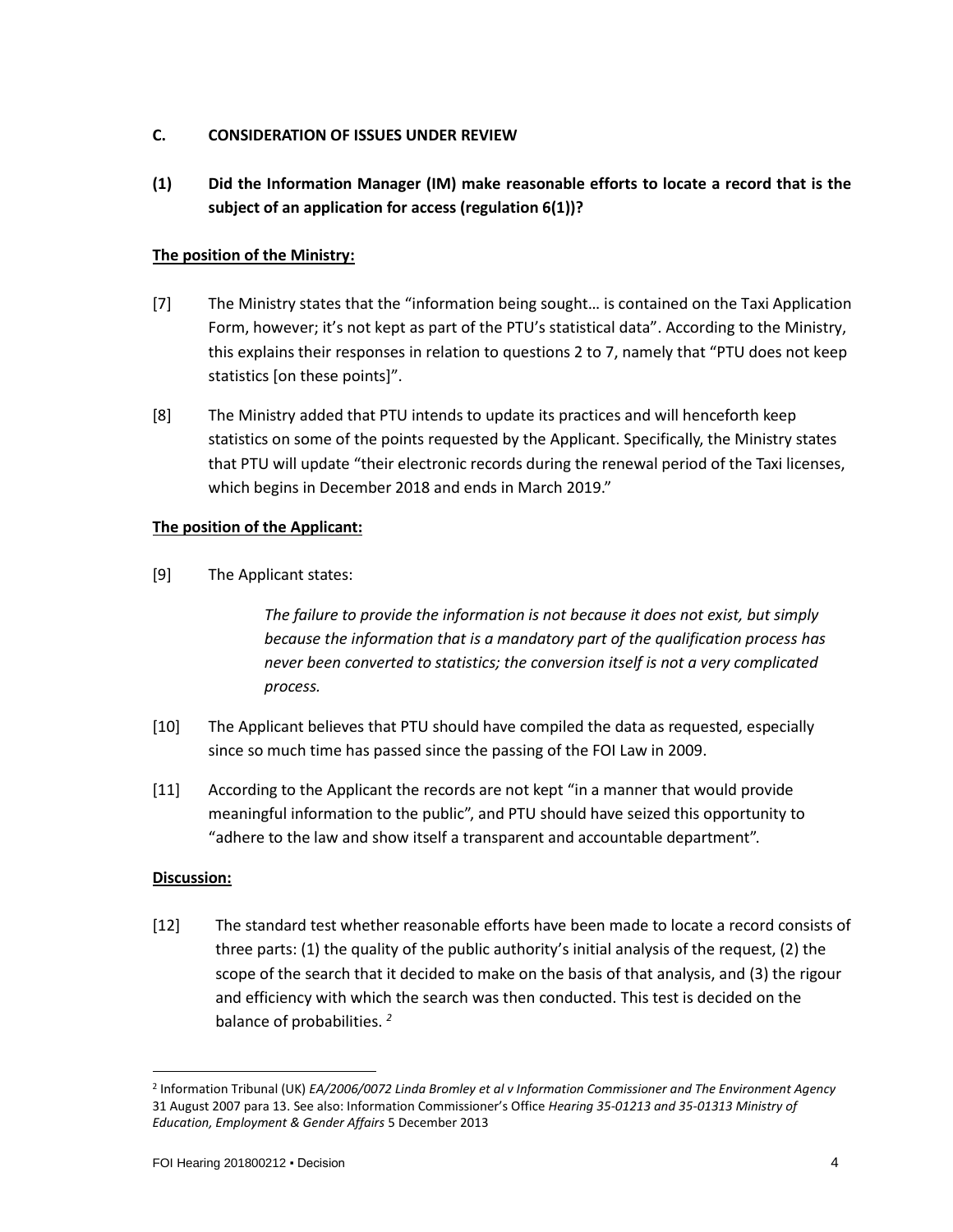- [13] The Ministry properly understood the initial request. Its search was efficient and appropriately scoped since they located the records that contained the source data in the taxi operator application forms.
- [14] **On the question of the reasonableness of the search, since the responsive records were located, I conclude that the IM made reasonable efforts to locate the records, as required under regulation 6.**
- **(2) Would complying with the request unreasonably divert the Ministry's resources (section 9(c))?**

### **The position of the Ministry:**

[15] The IM states that the Ministry,

*values the spirit of the FOI Law and is more than willing to provide the requesting information if it is available. However, in this instance whilst the information is contained on the Taxi application it is not kept as statistical data or attached to the Taxi profile. Therefore, it would require months of manual labour to extract the information from each file and provide the same to Appellant.*

- [16] The Ministry's IM argues that complying with the request would unreasonably divert its resources, based on the number of responsive files and the efforts it says would be required to provide a full response under the FOI Law:
	- (a) There are 285 taxi operators;
	- (b) Each operator is represented by a paper file containing between 25 and 75 pages, including the application form which contains at least some of the requested information;
	- (c) The paper records are contained in two four-drawer lateral filing cabinets. The IM claims there are also a number of additional files in a back room which are in "boxes, piles, etc". The IM has provided photographs of a number of paper records in disarray;
	- (d) The information contained in each file is confidential and sensitive, as it contains medical and police records;
	- (e) The PTU is understaffed, with one Director, one Administrative Board Secretary, one clerical officer, and five inspectors. The Ministry notes that only two of these positions provide administrative support to the Unit;
	- (f) The YTD workload statistics for PTU as of August 2018 indicates a heavy workload in terms of regulatory and administrative services, monitoring and investigations, and managing the omnibus depot. The numbers reported in the August 2018 monthly billing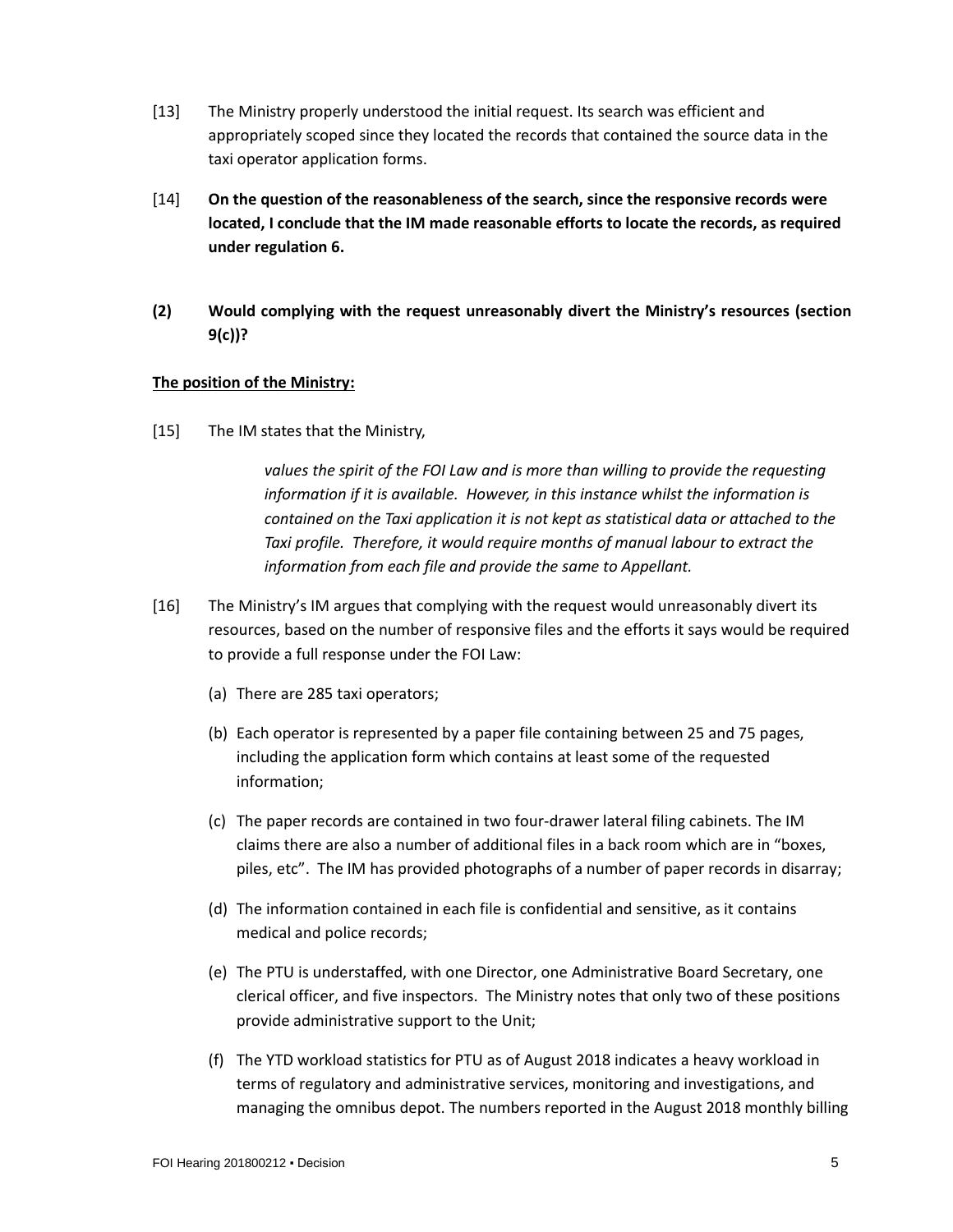report to the Cabinet indicate that PTU has already exceeded its annual output measures in a number of categories (although this is in part due to the cyclical nature of the annual registrations – put this later in the discussion, not here);

- (g) The IM estimates that it would take between 6 and 8 months for the current staff to compile the information contained in the paper files, which she claims would cause "a tremendous strain on their current workload";
- (h) Alternatively, the Ministry argues that additional staff would have to be found to respond in full to the request for a period of 3 to 6 months at a salary range of a clerical officer, which is CI\$27,612 to CI\$37,140 per annum.
- [17] In its reply submission the IM increases the number of files that would have to be examined manually to over 1,000, which apparently includes the disorganized files in the back room.
- [18] The IM says there are also electronic copies but these are not up to date and cannot be relied upon.
- [19] The IM believes it is not her responsibility to be the "keeper of the information", and she quotes section 49 and regulation 21 in support of this assertion.
- [20] The IM says that the Applicant should have requested the information regarding government employees or police officers from other public entities such as the Portfolio of the Civil Service or the Royal Cayman Islands Police Service. By not doing so, the Applicant raised this request to the level of a formal hearing before the Ombudsman, rather than seek the information through "an open records request, which is available to her under the FOI Law." The IM calls this "without doubt an unreasonable allocation [sic] of resources, because [the IM] does not feel [the IM] should have to seek the information from any other agency…".

#### **The position of the Applicant:**

- [21] The Applicant believes that PTU lacks a proper information system for operator application process, and that this demonstrates the inefficiency of the Unit, rather than any unreasonable diversion of resources. This is not a matter of diversion of resources, but of making the effort to obtain the information from the available records.
- [22] The circumstances of this case are quite different from those described in Hearing Decision 12-01011/01211 in which the former Information Commissioner indicated what would qualify as an unreasonable diversion of resources. In the present case there is an IM tasked with answering requests under the FOI Law; the data are not sensitive or complicated; and a junior staff member could conduct the required data extraction if the IM cannot do it.
- [23] The Applicant argues that the number of forms to be checked is relatively small, and that most of the information requested is readily available in the files and would not require complicated research or in-depth analysis.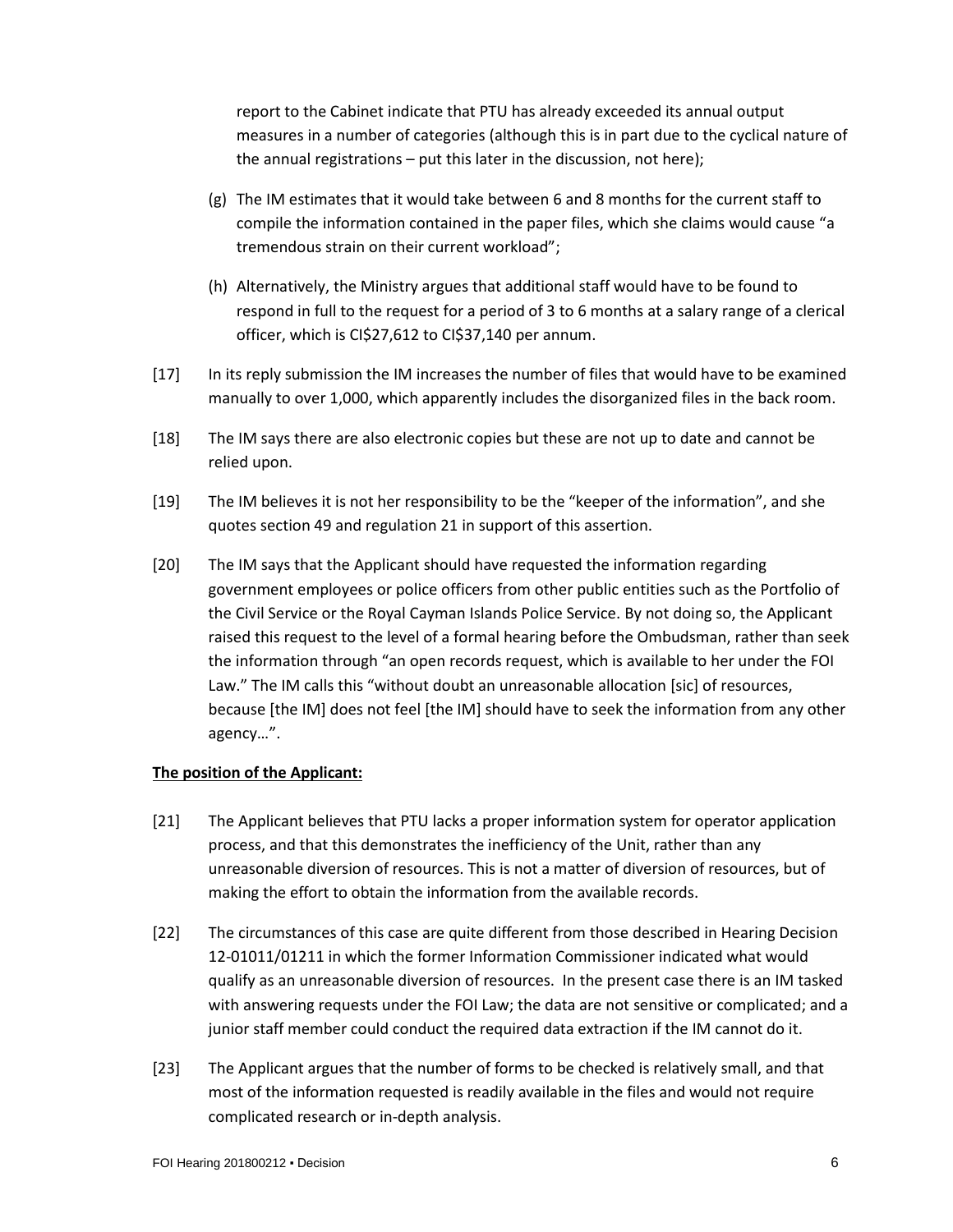- [24] The Applicant compares the level of analysis required to go through the PTU files with her own work experience, concluding that the Ministry's Submission exaggerates the length of time and costs required to compile the requested data. The Applicant proposed that she, herself, create a spreadsheet that would help in the process.
- [25] The Applicant points out that the photographs of the records in the back room are of the same stacks of paper files, taken from different angles. She says there is no evidence the photographs show operator files. If they are operator files, the Applicant states there is no excuse why so much filing has remained undone. In any event, the poor condition of these files does not constitute an excuse for not generating the requested information.
- [26] The Applicant believes the answers to questions 2 to 4 should be easily available since each Government employee requires approval from their departmental Head which should be attached to the application form.
- [27] The Applicant emphasizes the importance of local people for the Cayman Islands as a tourist destination and explains that questions 5 to 7 are historical in nature and not aimed at asking "if Caymanians were refused the right to own a taxi license".
- [28] The Applicant makes the point that, by the time the Decision Hearing is due, more than six months will have passed since the request was first made, which the Applicant says is "more than enough time to have compiled the data" if the IM had chosen to do so.
- [29] The Applicant believes PTU has neglected its duties towards transparency and accountability, as expected under the FOI Law. Unlike the statements made by the IM, the information required to compile the requested statistics exists. However, it has not yet been put together, despite the passage of sufficient time since the FOI Law has come into effect.
- [30] As well, the Applicant states the amount of money spent in defending the Unit's decision to withhold the information, itself, has been an unreasonable diversion of resources. This money itself could have funded a summer intern to compile the information without interrupting the duties of the regular staff.

#### **Discussion:**

[31] The IM's suggestion that the Applicant should have requested the information on taxi operators who are civil servants or police officers from the Portfolio of the Civil Service or the RCIPS is misplaced. Section 8 of the FOI Law provides a mechanism for transferring a request to a more relevant public authority, where that authority holds the requested record or has functions which are more closely connected with the subject matter of the request. Neither of these conditions is met in the present case, and a request for information on taxi operators clearly is for the PTU/Ministry to answer. In any event, a request must be transferred within fourteen calendar days after receiving the request, not at the end of a lengthy appeal.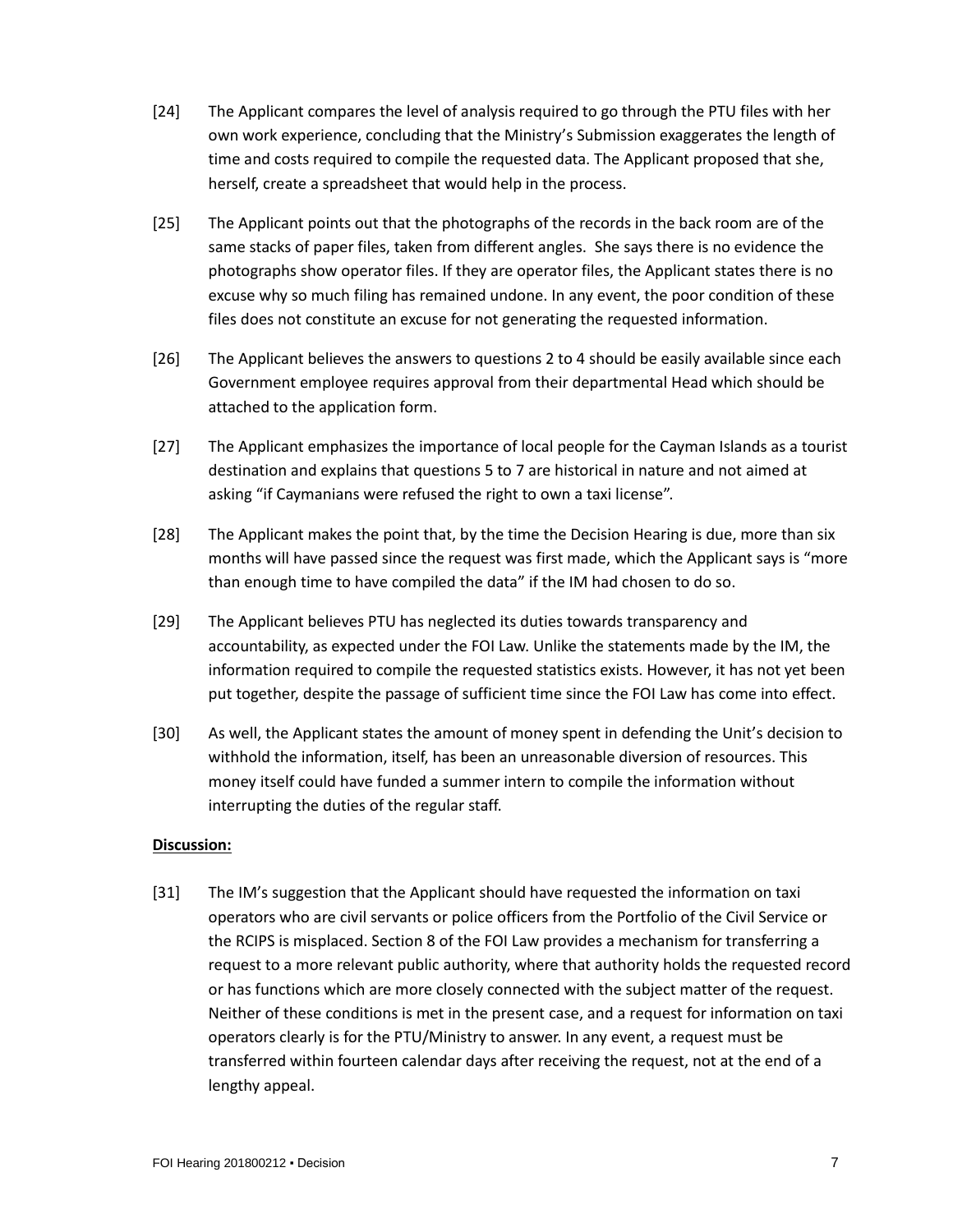- [32] The Ministry has answered question 1 (the overall number of taxi operators) and provided ancillary information on some of the other points, e.g. that certain information is no longer requested from taxi operator applicants, and the fact that all taxi operators are required to be Caymanian by law.
- [33] The Ministry argues that the requested information in questions 2 to 7 is not held under the Law because they do not keep the requested statistics as part of their normal course of business. It must be noted that the Ministry holds records which contain the information required to create the requested statistics however, the FOI Law does not require a public authority to create any record that is not already created in the normal course of business. Furthermore, the Ombudsman has no power to order the creation of a new record. Therefore, the Ministry's arguments regarding the time it would take to find the relevant information and enter it into a spreadsheet is not relevant since I do not have the power to order them to do so.
- [34] Since the Ministry does not, in the normal course of business, keep the requested information in statistical form, and I have no power to order them to do so, I must determine whether to order the Ministry to release the records which could be used by the Applicant to create those statistics herself.
- [35] In this case, the Ministry has identified that PTU holds records which contain the information requested by the Applicant. The records include Form 17A (the Application Form) and supporting documents such as birth certificates, passports and marriage certificates.
- [36] Some of the information regarding each operator's employment status is found in Section A on the first page of the Application Form:

Are you currently employed? Yes  $\Box$  No  $\Box$ . If Yes, state name of your employer Phone#\_\_\_\_\_\_\_\_\_\_

- [37] The rest of the information on the first page of the Application Form is not responsive and much of it is personal information such as: name; date of birth; address; telephone numbers; background information (driving and criminal offenses); health information; pension and health care companies.
- [38] To fully answer the Applicant's questions regarding employment status (Questions 2,3 and 4 listed above), every file where the CIG is named as the employer would need to be examined to locate the permission letter from the Head of Department (which is required for all government employees) in order to determine where the operator works because an Applicant employed by the RCIPS or Prison Service could indicate that they are employed by the CIG rather than the specific entity.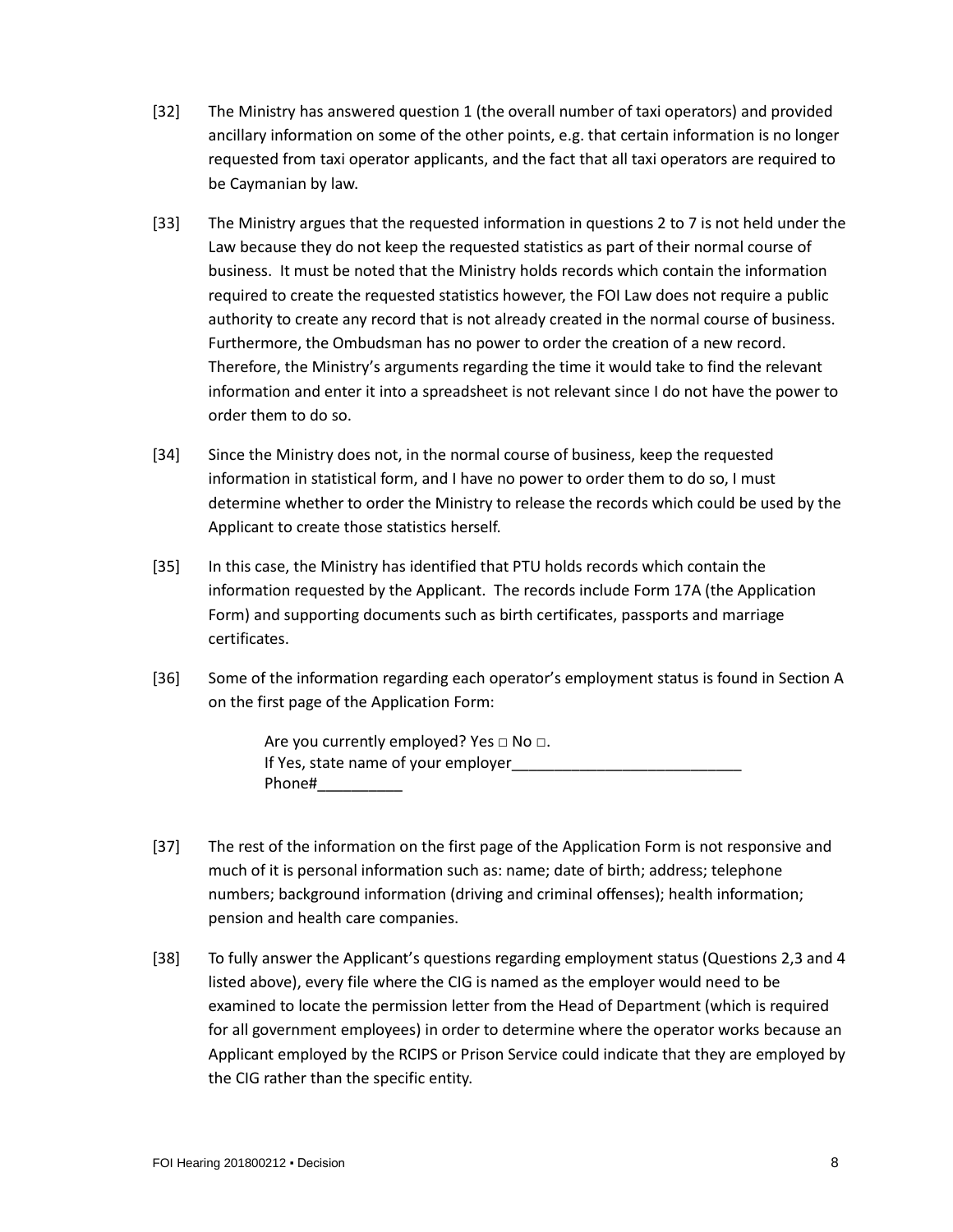- [39] With respect to the questions about status and place of birth (Questions 5,6 and 7 above), Section F of the Application Form marked "FOR OFFICIAL USE ONLY" contains information regarding whether the applicant has provided a birth certificate and/or a status certificate. In order to provide the records required to create the statistics for Questions 5, 6 and 7, highly sensitive information contained in birth certificates, marriage certificates, passports and status certificates would have to be located and appropriately redacted. This exercise would require an unreasonable amount of time and effort to properly redact the personal information of each operator to isolate their place of birth.
- [40] Therefore, while the Ministry does not hold the responsive records (the statistics), it does hold the source records that could be used to compile the requested statistics. The Ministry could extract selected records from the taxi operator files and disclose them in redacted form. This would involve the following process:
	- pull each file;
	- remove each application form;
	- redact any irrelevant or exempted information from each form, i.e. all information except the information on additional employment (on page 1 of the form) and tick boxes indicating that a birth certificate and/or status certificate has been submitted (on page 2 of the form);
	- copy each form so as to render the redaction irreversible; and
	- check each file for copies of further responsive records, and, if they exist, redact those, removing any irrelevant and/or exempted information such as a name, address, and other identifiable data.
- [41] While I disagree with the premise and mathematics proposed by the Ministry, I do agree that the amount of work required to respond to the Applicant is substantial.
- [42] Their argument about the lack of staffing resources is unpersuasive and irrelevant to the question of whether the records ought to be produced. If records are required to be produce under the FOI Law, the government is expected to find the resources. Lack of resources is not the same as an unreasonable diversion of them.
- [43] I estimate, in the best-case scenario, that it would take the Ministry up to 30 minutes per operator file and potentially considerably longer based on the redactions required. This amounts to at least 20 working days or almost a month of work using the most optimistic estimate of the work required.<sup>3</sup>
- [44] **I find this cost excessive. Therefore, compliance with the request would unreasonably divert the Ministry's resources, and the exclusion in section 9(c) applies.**

 $\overline{a}$ 

 $3$  30 minutes per file = 2 files per hour. 285/2 = 142.5 hours or 20 days (at 7.5 hrs per day)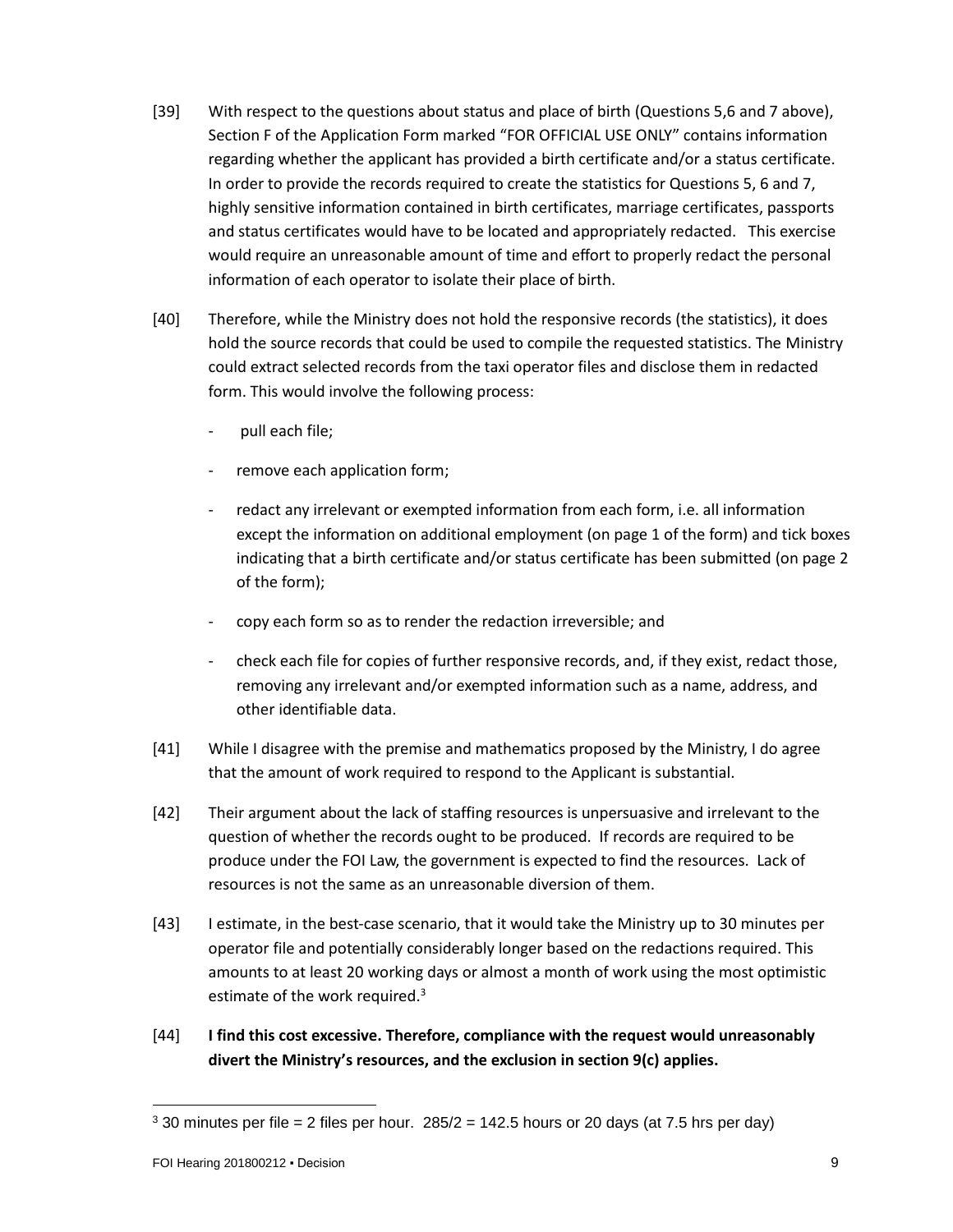#### **Additional Issues Raised in this Appeal**

- [45] During this appeal, the PTU Director explained that since 2013 applicants are no longer required to provide their place of birth, as this was perceived to be potentially discriminatory and in contradiction to regulation 4 of the *Traffic (Public Passenger Vehicles) Regulations (2014 Revision),* which lays down the conditions for granting operator licenses. The Ministry and PTU should pay specific attention to ensure that the personal data collected on taxi and other operators is not excessive and can be justified within the requirements of the applicable legislation. This will become particularly important once the *Data Protection Law, 2017* comes into force.
- [46] As a result of submissions made by the IM, it appears that the PTU's electronic system has not been kept up to date and is unreliable. This revelation is troubling. It was explained that the system, while searchable by the name of the taxi operator, is aimed primarily at managing information on the vehicles used by operators, not about the operators themselves. The Ministry expressed its intention to update the system by tracking some of the information requested by the Applicant. This would allow the production of statistics in the future. Specifically, the Ministry stated that PTU will update "their electronic records during the renewal period of the Taxi licenses, which begins in December 2018 and ends in March 2019."
- [47] I commend the Ministry for agreeing to create a record containing statistics which would be expected to be produced in the ordinary course of their business. I will expect the Ministry to live up to this promise, so that relevant statistics on taxi operators will be produced in the future and proactively published.
- [48] I am flagging the Ministry/PTU for audit in respect of its record keeping practices, the modification of its electronic system and the proactive provision of relevant statistics, as described above.

#### **D. FINDINGS AND DECISION**

- [49] Under section 43(1) of the Freedom of Information Law (2018 Revision), I make the following findings and decisions:
	- (1) The Ministry has made reasonable efforts to locate the records that contain the requested information.
	- (2) It would be an unreasonable diversion of resources for the PTU/Ministry to provide the requested information to the Applicant.
	- (3) The Ministry has made a commitment to update its electronic system to include relevant data on public transportation operators and produce related statistics and this office will follow up to ensure the Ministry honours its commitment.